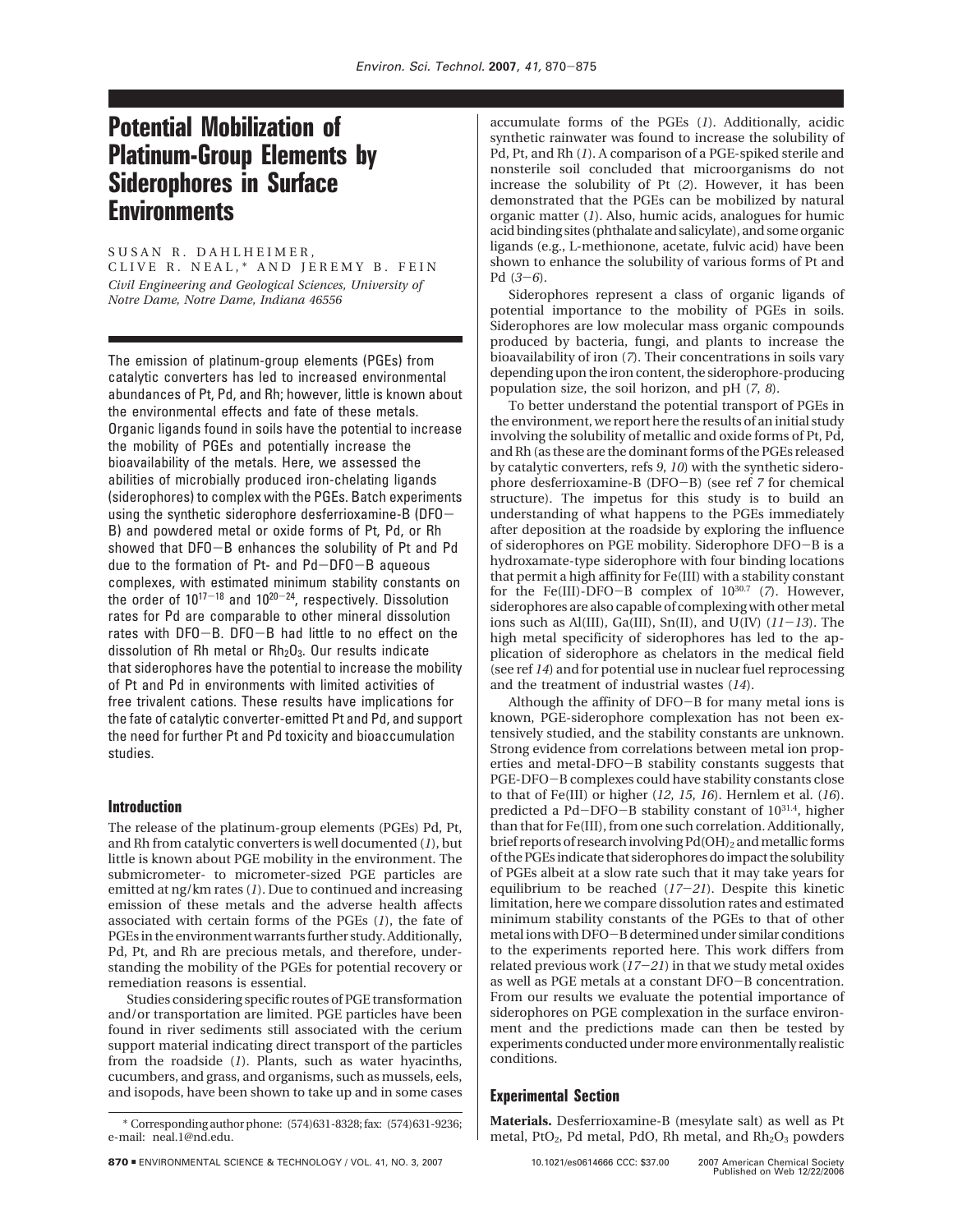**TABLE 1. Summary of Surface Area, Particle Size Ranges, and DFO**-**B Dissolution Rates of the Powders***<sup>a</sup>*

|                                |                                      |                                              | dissolution rates |                                  |
|--------------------------------|--------------------------------------|----------------------------------------------|-------------------|----------------------------------|
| sample                         | <b>BET</b> surface<br>area $(m^2/q)$ | approximate particle<br>size range $(\mu m)$ | pН                | rate<br>(mmol/m <sup>2</sup> hr) |
| Pt                             | $1.47 + 0.04$                        | $<$ 5                                        | 7                 | 0.12                             |
| P <sub>t</sub> O <sub>2</sub>  | $83.22 + 0.46$                       | $15 - 150$                                   | 7                 | 0.02                             |
| Pd                             | $0.24 + 0.42$                        | $<$ 5                                        | 7                 | 4.26                             |
| PdO                            | $1.19 + 1.41$                        | $2 - 40$                                     | 4                 | 4.43                             |
|                                |                                      |                                              | 7                 | 10.14                            |
|                                |                                      |                                              | 10                | 15.62                            |
| Rh                             | $0.45 \pm 0.38$                      | $2 - 200$                                    | 7                 | <b>ND</b>                        |
| Rh <sub>2</sub> O <sub>3</sub> | $0.46 \pm 0.41$                      | $3 - 100$                                    |                   | ND.                              |

<sup>a</sup> Errors for the surface area represent 2*σ*. Rates of DFO-B-promoted PGE dissolution (see text for details) are in the presence of 240  $\mu$ Molal DFO-B. Experimental conditions were 40 *<sup>µ</sup>*mole PGE form in 100 mL NaClO<sub>4</sub>, ionic strength is 0.1.  $ND =$  value not determined

were obtained from Sigma Aldrich. Metals and metal oxides were chosen as these are the main forms of PGEs that are emitted by catalytic converters (9, 10). Fortunately, PtO<sub>2</sub> is the reported form of emitted oxidized Pt (*22*). However, it is not clear whether oxidized Pd and Rh are in the 2+, 3+, or <sup>4</sup>+ states. For our experiments, we chose those oxides that were commercially available. BET surface areas were determined from  $N_2$  gas adsorption with a volumetric sorption analyzer [Coulter SA 3100 gas adsorption analyzer (Beckman Coulter, Inc., Fullerton, CA)]. Particle sizes were estimated from environmental scanning electron microscope (ESEM) images (LEO EVO-50XVP) (Table 1). Particle sizes were to be as close to the catalytic converter emissions as possible (1- 30 *µ*m, ref *1*); therefore, additional pulverization (accomplished by hand with an agate mortar and pestle) was needed for  $Rh_2O_3$  and Rh as evidenced by the large particles in initial ESEM images. All dilutions were made with 18 MΩ-ultrapure water.

**Dissolution of Metal and Metal Oxides.**The siderophore-PGE interactions were monitored utilizing batch experiments at room temperature (25 °C) contained in 250-mL highdensity polyethylene (HDPE) bottles (six bottles per metal form). Powder masses equivalent to 40 *µ*mole of each PGE were added to 100 mL of 0.1 M NaClO<sub>4</sub>. The unreactive electrolyte NaClO<sub>4</sub> was used to buffer the ionic strength of the solutions. All experiments were conducted at pH 7, while PdO experiments were also conducted at pH values of 4 and 10. The solution pH was measured before and throughout the experiments and was adjusted with 0.01 M and 0.1 M NaOH or 0.01 M HCl (the latter only used for pH 4 PdO experiments). The pH was not buffered, and therefore, pH values ranged from 3.98 to 4.17, 6.60 to 7.21, and 9.60 to 9.96 throughout the experiments. The bottles were placed on a shaker table (128 lateral movements/min). After the "time zero" initial sample, DFO-B was added to three bottles in each set (the other three bottles served as controls) for a siderophore concentration of 240 *µ*Molal. This concentration is at the lower end of the range of siderophore concentrations estimated to be in a soil based on bacterial siderophore production (*23*) and allows the results to be more widely compared with other siderophore-metal complexation studies (*23*-*26*).

Before sampling, the bottles were centrifuged at 6000 rpm for 10 min. Samples (3.5 mL) were then drawn from the solution and filtered (0.45 *µ*m filters Cameo Nylon) into 12 mL Teflon beakers to ensure no particles were in the samples. The solution removed was replaced with stock solutions of either 0.1 M NaClO<sub>4</sub> for the controls or 240  $\mu$ Molal DFO-B in 0.1 M NaClO4. This procedure results in a slight dilution of the metals over time, but is minimal relative to the increase in the liquid: solid ratio that would have occurred without



**FIGURE 1. Batch dissolution results for metallic Pd (A), Pt (B), and Rh (C). Controls with no DFO**-**B (triangles) are shown. Experiments with DFO**-**B (circles) contained 240** *<sup>µ</sup>***Molal DFO**-**B. Error bars represent 95% confidence intervals of the regression analysis (calculated after the method of ref 38) and are omitted if they do not exceed the size of the symbol. Unfilled data points distinguish the replicates that were removed from the experiment (see text for details). The vertical dotted lines indicate the separation of the fast initial dissolution, constant dissolution rates, and steady-state dissolution. Experimental conditions were 40** *µ***mole PGE form in 100 mL NaClO4, ionic strength is 0.1, pH is 7.**

such additions. All pHs were recorded and adjusted back to the desired pH after sampling.

**Sample Preparation and Analysis.** Samples were prepared and analyzed according to procedures described in the Supporting Information. Analyses were performed using the high-resolution Thermo Finnigan element 2 inductively coupled plasma mass spectrometer (ICP-MS). The average detection limits (3 *σ*) determined from blanks were 0.4 nMolal (42.5 pg/g), 0.02 nMolal (3.96 pg/g), and 0.002 nMolal (0.21 pg/g) for Pd, Pt, and Rh, respectively.

### **Results and Discussion**

**Extent of Dissolution.** Dissolution of metallic Pd, Pt, and Rh at pH 7 was monitored over time (Figure 1). Due to the length of the experiments and shaker table space limitations, after a clear separation between the three controls and the three bottles containing siderophore became evident, five bottles were removed and one bottle containing siderophore was left for further reaction. In the case of Pt metal, one control also was left. After 25 days, the Pd concentration in solution with DFO-B was over 2.5 times higher than in the absence of DFO-B (Figure 1A). Platinum metal was less affected by the presence of DFO-B with an aqueous Pt concentration only 1.5 times greater than the inorganic control after 25 days (Figure 1B). The Rh experiment, although not monitored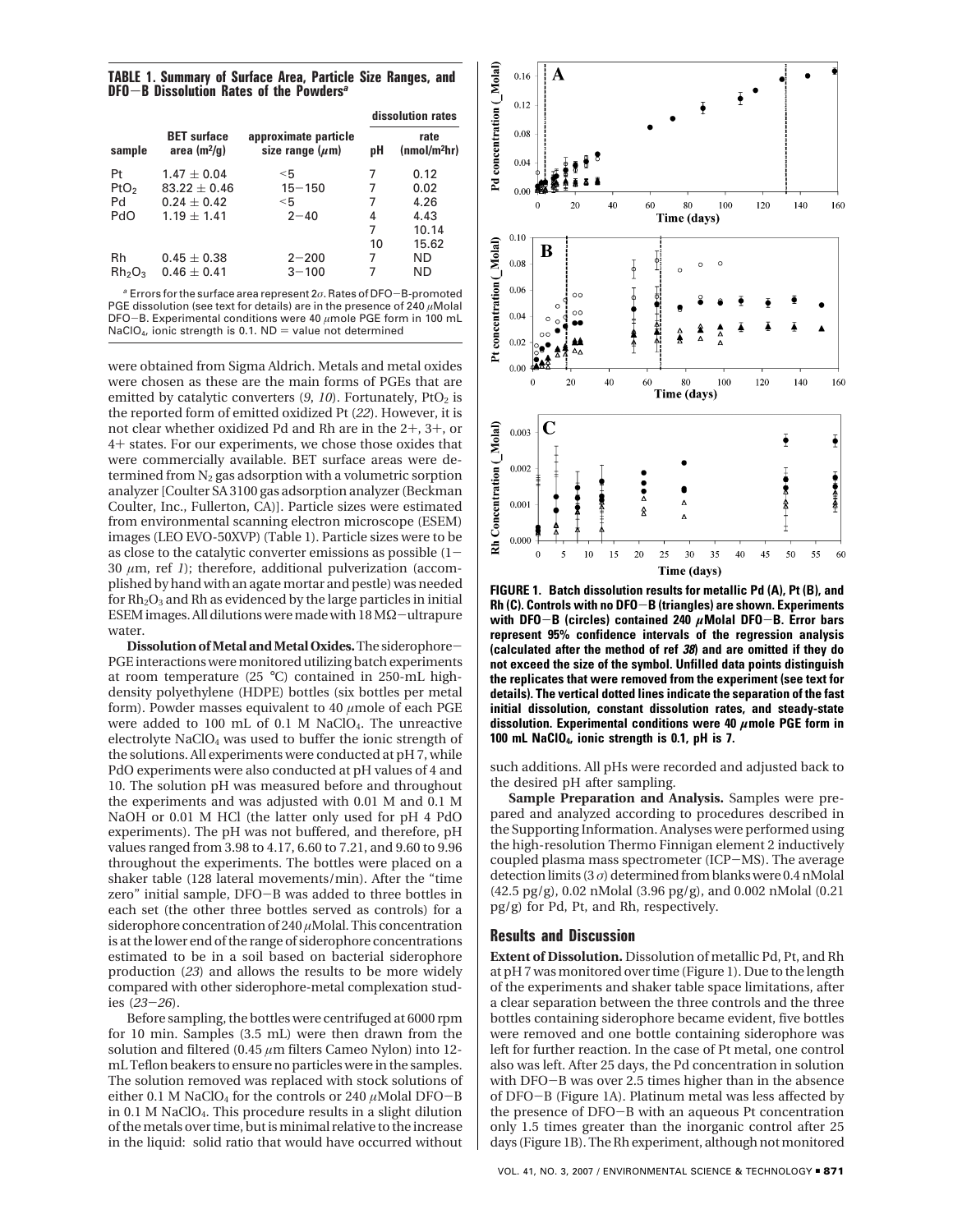

**FIGURE 2. Batch dissolution results for PdO (A), PtO<sub>2</sub> (B), and Rh<sub>2</sub>O<sub>3</sub> (C). Controls with no DFO**-**B (triangles) are shown. Experiments with DFO**-**B (circles) contained 240** *<sup>µ</sup>***Molal DFO**-**B. Error bars represent 95% confidence intervals of the regression analysis (calculated after the method of ref 38) and are omitted if they do not exceed the size of the symbol. Unfilled data points distinguish the replicates that were removed from the experiment (see text for details) The vertical dotted lines indicate the separation of the fast initial dissolution, constant dissolution rates, and steady-state dissolution. Experimental conditions were 40** *µ***mole PGE form in 100 mL NaClO4, ionic strength is 0.1, pH is 7.**

for as long as Pt or Pd, showed much less dissolution both with and without DFO-B (Figure 1C); however, after 60 days, we observed a slight enhancement of dissolution due to DFO-B in only one of the experiments.

The dissolution of the PGE-oxides was more extensive than the metallic PGEs (Figure 2). After approximately 25 days, we measured 42 times the concentration of Pd and only 2.5 times the concentration of Pt in the solutions containing DFO-B compared to their respective concentrations in the inorganic controls (Figure 2A and 2B). The degree of dissolution of  $Rh<sub>2</sub>O<sub>3</sub>$  was 2-3 orders of magnitude less than the other PGE oxides. For  $Rh<sub>2</sub>O<sub>3</sub>$ , DFO-B appeared to inhibit dissolution (Figure 2C). Overall, the results of the Rh and Rh<sub>2</sub>O<sub>3</sub> experiments (Figures 1C and 2C) were unexpected, as Rh(III) has ion properties most similar to Fe(III).

The results presented here are strong evidence that Pdand Pt-DFO-B aqueous complexes formed under the experimental conditions. Additionally, PdO experiments conducted at pH values of 4, 7, and 10 showed that the formation of these complexes likely increases with pH, as at high pH more metal was solubilized (Figure 3). The protonactive sites of DFO-B exhibit negative log acidity constants (pKa) of 10.87, 9.57, 8.97, and 8.35 (ionic strength  $= 0.1, T$  $= 25$  °C) (*12*). Therefore, at pH 10, only the amine group (with a pKa of 10.87) is protonated, and Pd(II) is able to bind



**FIGURE 3. Batch dissolution data for the PdO at pH 4 (squares), 7 (circles), and 10 (triangles). B depicts detail of short time/low concentration region of A. Controls (no DFO**-**B), represented by unfilled symbols, are shown. Experiments with DFO**-**B (filled symbols) contained 240** *<sup>µ</sup>***Molal DFO**-**B. The vertical dotted lines indicate the separation of the fast initial dissolution, constant dissolution rates, and steady-state dissolution for pH 4 and 10 conditions. Error bars represent 95% confidence intervals of the regression analysis (calculated after the method of ref 38) and are omitted if they do not exceed the size of the symbol. Experimental conditions were 40** *µ***mole Pd in 100 mL NaClO4, ionic strength is 0.1.**

at deprotonated sites. Thus, the pH 10 experiment resulted in the greatest Pd concentration in solution. Our experiments provided evidence of Pd complexation at pH 7 and pH 4 also, where DFO-B is fully protonated, suggesting that the bonding is more than electrostatic ion-pairing and that a significant degree of inner-sphere or covalent bonding occurs.

**Dissolution Rates.** The results not only demonstrate the formation of aqueous PGE-DFO-B complexes, which enhance the extent of dissolution, but we also observed enhanced dissolution rates in the presence of DFO-B, likely due to the destabilization associated with the presence of surface PGE-DFO-B complexes. The PGE concentrations in solution reached steady state for PdO (pH 4, 7, and 10) and metallic Pt. For these experiments, we observed three dissolution stages: initial rapid dissolution, a slow dissolution with a relatively constant dissolution rate, and steady-state dissolution. For comparison, we calculated the rates of dissolution normalized to the surface area for the PdO,  $P_1O_2$ , Pd, and Pt (Table 1) experiments based on the following equation:

$$
R = \frac{1}{A \cdot m} \cdot \frac{d[M]_{\text{diss}}}{dt} \tag{1}
$$

where *R* is the dissolution rate (nmol $\cdot$ m<sup>-2</sup> $\cdot$ hr<sup>-1</sup>), *A* is the surface area  $(m^2 \cdot g^{-1})$  (reported in Table 1, and is assumed to remain constant throughout the experiments), *m* is the solids concentration (g·  $L^{-1}$ ), [*M*]<sub>diss</sub> is the dissolved metal concentration (nmol $(L^{-1})$ ), and *t* is time (hr) (27). We used the second stage of dissolution in each experiment (shown in Figures 1-3) to compute  $d[M]_{\text{diss}}/dt$ . We identified the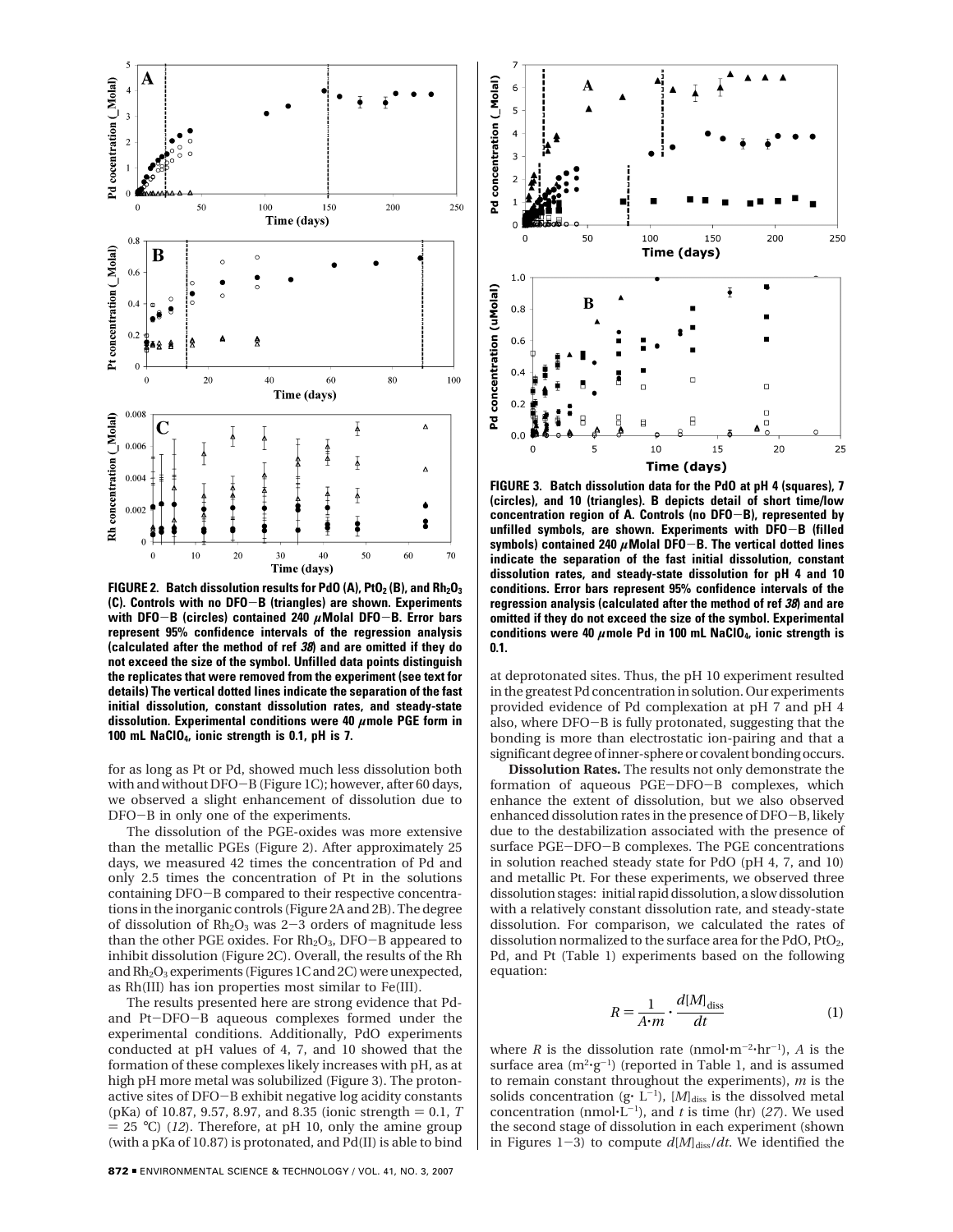# **TABLE 2. Chemical Reactions with Their Corresponding Equilibrium Constants and Equations Used to Model the Pd and Pt Experiments for the Determination of the Pd/Pt**-**DFO**-**B Stability Constants (***K***f) from the Experimental Data Reported Here***<sup>a</sup>*

|       |                                                                                                                             | Log K              | source | modeled Log K          |
|-------|-----------------------------------------------------------------------------------------------------------------------------|--------------------|--------|------------------------|
| (T1)  | $Pt(s) + 2H + 0.5O2 \leftrightarrow Pt2 + H2O$                                                                              | $-0.2$             | 29     |                        |
| (T2)  | $Pt2++OH- \leftrightarrow Pt(OH)^+$                                                                                         | 24.91              | 33     | 14.16                  |
| (T3)  | $Pt^{2+} + 2OH^{-} \rightarrow Pt(OH)_{2}$                                                                                  | 28.81              | 33     | 21.34                  |
| (T4)  | $PtO2(s) + 2H+ \leftrightarrow Pt2+ + H2O + 0.5O2$                                                                          | 13.28 <sup>b</sup> | 39     | 0.39, 0.63c            |
| (T5)  | $Pd(s) + 2H^{+} + 0.5O_2 \leftrightarrow Pd^{2+} + H_2O$                                                                    | 10.6               | 29     | $-3.23$                |
| (T6)  | $Pd^{2+} + OH^- \leftrightarrow Pd(OH)^+$                                                                                   | $12.58*$           | 35     |                        |
| (T7)  | $Pd^{2+} + 2OH^{-} \rightarrow Pd(OH)_{2}$                                                                                  | $24.15*$           | 35     |                        |
| (T8)  | $Pd^{2+}$ + 3OH <sup>-</sup> $\leftrightarrow$ Pd(OH) <sub>3</sub> <sup>-</sup>                                             | $27.29*$           | 35     |                        |
| (T9)  | $PdO(s) + 2H^+ \leftrightarrow Pd^{2+} + H_2O$                                                                              | 0.11 <sup>a</sup>  | 36     | $-2.64, -3.15, -3.01d$ |
| (T10) | $Pd^{2+} + Cl^{-} \leftrightarrow PdCl^{+}$                                                                                 | 5.23               | 37     |                        |
| (T11) | $Pd^{2+} + 2Cl^{-} \rightarrow PdCl_{2}$                                                                                    | 8.86               | 37     |                        |
| (T12) | $Pd^{2+} + 3Cl^{-} \rightarrow PdCl_{3}^{-}$                                                                                | 11.36              | 37     |                        |
| (T13) | $Pd^{2+} + 4Cl^{-} \rightarrow PdCl_{4}^{2-}$                                                                               | 12.33              | 37     |                        |
| (T14) | $Pd^{2+} + 3Cl^- + OH^- \leftrightarrow PdCl_3(OH)^{2-}$                                                                    | 20.29              | 35     |                        |
| (T15) | $H^+$ + DFOB <sup>3-</sup> $\leftrightarrow$ HDFOB <sup>2-</sup>                                                            | $11.49*$           | 12     |                        |
| (T16) | $H^+$ + HDFOB <sup>2-</sup> $\leftrightarrow$ H <sub>2</sub> DFOB <sup>-</sup>                                              | $9.98*$            | 12     |                        |
| (T17) | $H^+ + H_2$ DFOB $^- \leftrightarrow H_3$ DFOB                                                                              | $9.17*$            | 12     |                        |
| (T18) | $H^+ + H_3$ DFOB $\leftrightarrow H_4$ DFOB <sup>+</sup>                                                                    | $8.35*$            | 12     |                        |
| (T19) | $H_2O \leftrightarrow H^+ + OH^-$                                                                                           | $-14$              |        |                        |
| (T20) | $\sum$ Pd(ag) <sub>TOTAL</sub> = Pd <sup>2+</sup> + Pd(OH) <sup>+</sup> +                                                   |                    |        |                        |
|       | $Pd(OH)_{2} + Pd(OH)_{3}^{-} + PdHDFOB +$                                                                                   |                    |        |                        |
|       | (all PdCl species for PdO pH 4)                                                                                             |                    |        |                        |
| (T21) | $\Sigma$ Pt(aq) <sub>TOTAL</sub> = Pt <sup>2+</sup> + Pt(OH) <sup>+</sup> +                                                 |                    |        |                        |
|       | $Pt(OH)_2 + PtHDFOB$                                                                                                        |                    |        |                        |
| (T22) | $\Sigma$ DFOB <sub>TOTAL</sub> = DFOB <sup>3-</sup> + HDFOB <sup>2-</sup> +                                                 |                    |        |                        |
|       | $H_2DFOB^- + H_3DFOB +$                                                                                                     |                    |        |                        |
|       | $H_4$ DFOB + + H(Pt/Pd)DFOB                                                                                                 |                    |        |                        |
| (T23) | $\Sigma$ CI <sup>-</sup> TOTAL = PdCI <sup>+</sup> + CI <sup>-</sup> + 2 × PdCI <sub>2</sub> +                              |                    |        |                        |
|       | $3 \times$ PdCl <sub>3</sub> + 4 $\times$ PdCl <sub>4</sub> <sup>2-</sup> + 3 $\times$ PdCl <sub>3</sub> (OH) <sup>2-</sup> |                    |        |                        |
|       |                                                                                                                             |                    |        |                        |

 $^{\circ}$  \* Indicates values reported for pH 4, 7, and 10, respectively; NA indicates data are not available.  $^{\circ}$  Value was calculated from data in the specified source.  $c$  Values determined using modeled log K(2) or K(3), respectively;  $d$  Indicates value was corrected to ionic strength = 0 using the extended Debye-Hückel formula.

second stage of dissolution to include the data points that result in the best regression analysis (*R*<sup>2</sup> value closest to 1).

These surface-area normalized dissolution rates are comparable to other DFO-B-enhanced dissolution rates determined in a similar manner. For example, the highest dissolution rate we observed was 15.62 nmol $\cdot$ m<sup>-2</sup> $\cdot$ hr<sup>-1</sup> for PdO at pH 10 (Table 1). This rate is similar to the dissolution rate of  $UO<sub>2</sub>$  in the presence of DFO-B (30 nmol $\cdot$ m<sup>-2</sup> $\cdot$ hr<sup>-1</sup> with 200 *<sup>µ</sup>*M DFO-B) (*11*). The dissolution rates of Pd and PdO were greater than the dissolution rates determined for goethite of 0.57 nmol $\cdot$ m<sup>-2</sup> $\cdot$ hr<sup>-1</sup> with 240  $\mu$ M DFO-B (28).

**Modeling.** The objective of the thermodynamic modeling was to place constraints on the magnitude of the stability constants (*K*f) for the PGE-DFO-B aqueous complexes that affect mineral dissolution in the experiments. By comparing these calculated stability constants to stability constant values for other metal-DFO-B complexes, we can estimate the importance of DFO-B in enhancing PGE mobilities in the environment. We assumed that the aqueous complexation reactions have the following 1:1 stoichiometry as other transition metal-DFO-B complexes (*16*):

$$
M^{2+} + \text{HDFOB}^{2-} \leftrightarrow \text{MHDFOB}^{0},
$$
  
with  $K_{f(M)} = \frac{a_{\text{MHDFOB}^{0}}}{a_{M^{2+}} \cdot a_{\text{HDFOB}^{2}}} \tag{2}$ 

where M represents the PGE of interest (either Pd or Pt) and *a* represents the activity of the indicated species. Although the experimental data did not rigorously demonstrate the attainment of equilibrium through reversal experiments, we did observe a steady state for PdO (pH 4, 7, 10) and Pt metal (pH 7) experiments for the systems containing DFO-B. For this paper, we interpret these steady-state values as likely representing minimum concentrations of dissolved PGE in equilibrium with each solid of interest, our calculations place constraints on the minimum value of *K*f.

The reactions listed in Table 2 are the important reactions that occur in the experimental systems. As Pt(II) is the predominant species across a wide range of oxygen fugacity and pH at 25 °C (*29*), the Pt(IV) species was omitted from this work. Also Wood et al. (*30*). showed that formation of  $Pt(OH)<sub>3</sub>$ <sup>-</sup> and  $Pt(OH)<sub>4</sub>$ <sup>2</sup><sup>-</sup> occurs only at high pH; therefore, these species were omitted. Mass-action equations for appropriate reactions (Table 2), along with mass-balance constraints on the total concentration of PGE metal of interest, DFO-B, and chloride provided a complete description of the activities of each species in the experimental solutions. Knowing the *K* values for each reaction, and knowing or measuring ΣPGE(aq)<sub>TOTAL</sub>, ΣDFOB<sub>TOTAL</sub>, ΣCl<sup>-</sup>TOTAL, and  $H^+$  for each solubility measurement and assuming  $O_2$ is in equilibrium with the atmosphere, we then used a Newton-Raphson iteration approach (e.g., ref *<sup>31</sup>*) to compute the unknown stability constant values. We used the extended Debye-Hückel equation (32) to account for varying ionic strengths with  $\hat{a} = 5.50$  for NaClO<sub>4</sub>.

Stability constant calculations for aqueous PGE-DFO-<sup>B</sup> complexes are based on the degree of solubility enhancement that we observed relative to that of the DFO-B-free systems. Unfortunately, the equilibrium constants that define the chemical speciation in the inorganic PGE systems are not well-constrained (e.g., for reactions T2, or T3, and T4, refs *33*, *34*, *39*). In our approach to modeling the Pt metal system, we assumed that the equilibrium constant for reaction T1 [K(T1)] is correct, and we calculated an equilibrium constant for reactions T2 or T3 using the measurements of Pt metal solubility in the absence of DFO-B. These calculated values are listed in Table 2 as "Modeled Log K" values. For the PtO<sub>2</sub> experiments, we calculated the equilibrium constant for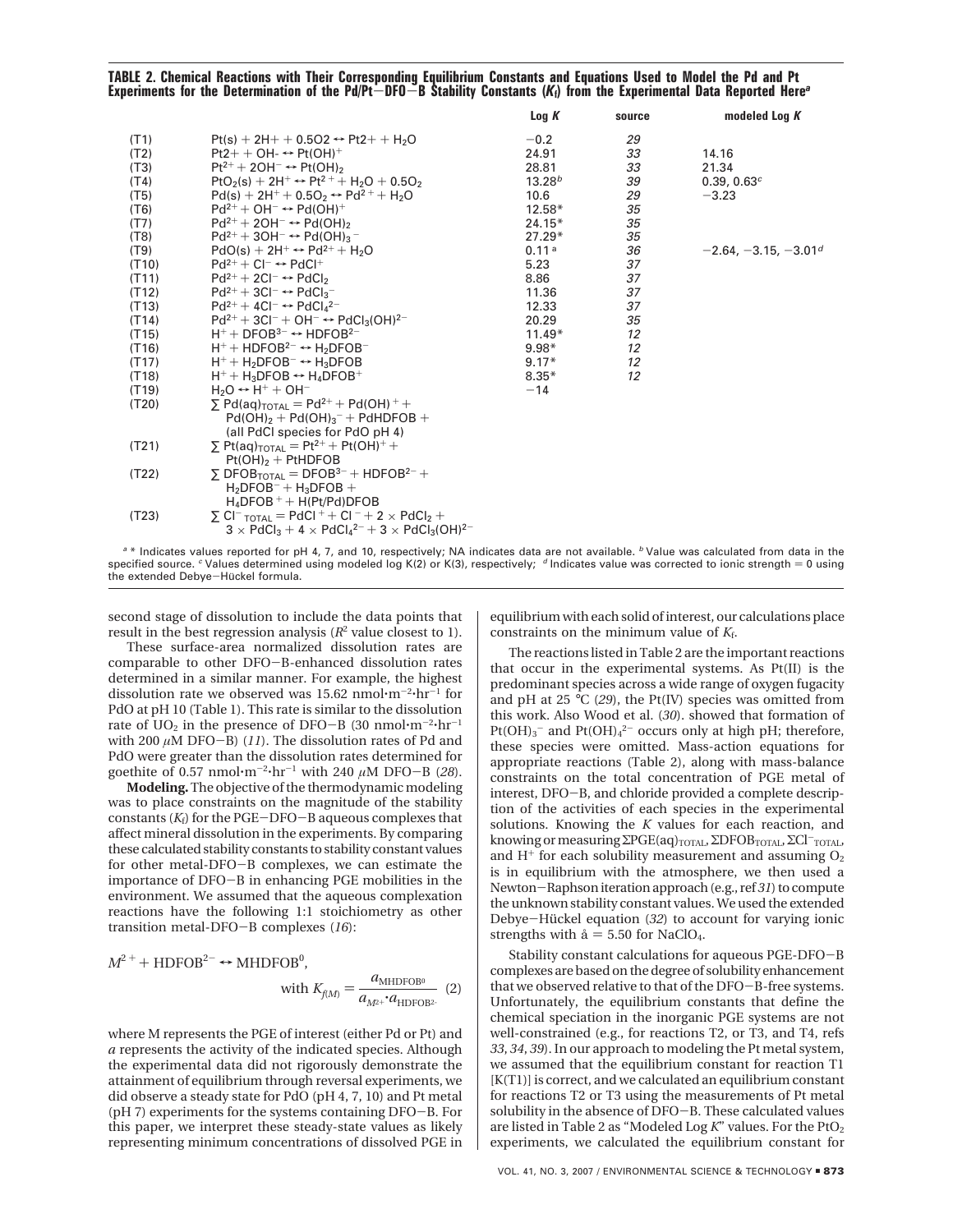reaction T4 using the Gibbs free energies of formation of  $Pt^{2+}$  and  $PtO_2$  compiled by Brookings (39). However, the calculated equilibrium constant for reaction T4 yields a predicted PtO2 solubility under our experimental conditions that is orders of magnitude higher than what was measured. Because the calculated equilibrium constant is inconsistent with our experimental observations, we used our calculated values for K(T2) or K(T3) to determine calculated values for K(T4) based on the measured  $P_1O_2$  solubility in the absence of DFO-B, and these calculated values are also listed in Table 2. Chloride reactions (reactions T10-T14) were incorporated only in the model for PdO dissolution where pH 4, as this was the only experiment that included a pH adjustment using HCl.

The inorganic reactions, along with the reactions involving the DFO-B species, were used to quantify the minimum stability constants for the Pd- and Pt-DFO-B complexes (reaction 2), again with the assumption of 1:1 stoichiometry. Considering the data points in the steady-state stage of the Pt metal dissolution experiments, and using either K(T2) or K(T3), resulted in a log  $K_f = 16.9 \pm 0.3$  or 17.2  $\pm$  0.2, respectively (2*σ* uncertainties reported). Using the highest measurement of  $PtO<sub>2</sub>$  solubility in the presence of  $DFO-B$ , and applying values for either K(T2) or K(T3) and our calculated value for  $K(T4)$ , we calculated values for  $log K_f$  of 18.2 or 18.05, respectively. The Pt metal and  $PtO<sub>2</sub>$  experiments yielded similar values for the estimated minimum Pt(II)-DFO-B stability constants of approximately  $10^{17}$ -1018.

We applied a similar approach to determine the Pd-DFO-B stability constant; however, in this case, values of  $K(T6)-K(T8)$  are better constrained and we used these values without adjustment. We used the Pd metal inorganic solubility measurements to calculate a value for K(T5), and we applied this value to model the DFO-B-bearing Pd metal system with the data from the last sampling to obtain a log  $K<sub>f</sub> = 20.05$  for the Pd-DFO-B complex. Applying the same approach to the PdO experiments at pH 4, 7, and 10 yielded log  $K_f$  values of 23.6  $\pm$  0.9, 22.2  $\pm$  0.1, and 21.9  $\pm$  0.3, respectively, using the Pd concentrations and pH values for the data points in the steady-state stage of dissolution. The log  $K_f$  values determined from the PdO and the Pd metal solubility experiments are in reasonable agreement, given the uncertainties associated with the equilibrium constants for the inorganic reactions, and the estimated minimum stability constant for the Pd(II)-DFO-B complex is between 1020 and 1024.

The estimated minimum PGE-DFO-B stability constants are highly dependent on the equilibrium constants used in the modeling; however, the approach used here minimizes the effects of these uncertainties. Interestingly, the minimum stability constant of Pt(II)-DFO-B is smaller that that for Pd(II)-DFO-B, which is the opposite of that seen for Pd(II) and Pt(II) complexation with inorganic ligands (*29*). Also, the measured minimum stability constants are lower than the estimated ones reported in the literature (e.g., 29, 33- 37). The calculated Pt- and Pd-DFO-B stability constants are larger than those for most divalent cations, but smaller than a majority of those for the trivalent cations, including Fe(III) (Table 3). Therefore, based on our experimental results in a natural environment and assuming the behavior of DFO-B to be similar to other natural siderophores, PGEs are likely to effectively compete with elements such as Ca and Mg for available siderophores, and PGE-siderophore complexes may form to a significant extent under these conditions. However, significant activities of free trivalent cations, such as Fe(III) or Al(III), are likely to limit the formation of PGE-siderophore complexes and minimize the effects of siderophores on PGE-bearing material solubilities and dissolution rates. Experiments are required to test these

## **TABLE 3. DFO**-**B Metal Stability Constants (***K***f) of Various Trivalent and Divalent Metal Cations***<sup>a</sup>*

| trivalent                  | $Log K_f$                                                  | temp $(^\circ \mathbb{C})$ | divalent                                           | $Log K_f$                                                       | temp $(^\circ \mathsf{C})$             |
|----------------------------|------------------------------------------------------------|----------------------------|----------------------------------------------------|-----------------------------------------------------------------|----------------------------------------|
| Fe<br>Ga<br>AI<br>In<br>Bi | 30.7<br>28.17<br>24.14<br>20.6<br>$\sim$ 23.5 <sup>a</sup> | 25<br>25<br>25<br>25<br>25 | Sn<br>Pd<br>Pt<br>Cu<br>Ni                         | 21.14<br>$19.2 - 23.2$<br>$16.2 - 17.2$<br>14.12<br>10.9        | 25<br>25<br>25<br>20<br>20             |
| Yb<br>La                   | 16<br>10.89                                                | 20<br>20                   | Co<br>Zn<br>Pb<br>C <sub>d</sub><br>Mg<br>Ca<br>Sr | 10.31<br>10.07<br>10 <sup>a</sup><br>7.88<br>4.3<br>2.64<br>2.2 | 20<br>20<br>25<br>20<br>20<br>20<br>20 |

All values reported at ionic strength of 0.1. <sup>a</sup>Data from ref 13 with the following exceptions: Sn is from ref 12 and Pd and Pt are determined in this study and adjusted to 0.1 M, for comparison, with the extended Debye-Hückel formula.

predictions as other factors, such as ionic activities, may play a significant role in determining relative solubility.

Although competition between the PGEs and other metals found in soils, especially Fe(III), for the DFO-B complexation sites was not directly considered in this study, our results clearly demonstrate that, under certain environmentally relevant circumstances, siderophores could significantly increase the solubility of PGEs at pH 7 in the order of Pd > Pt > Rh. DFO-B appears to have little to no influence on the dissolution of Rh and Rh<sub>2</sub>O<sub>3</sub>. As catalytic converter-emitted PGEs are primarily in the metallic form upon release to the roadside (*1*), the metallic Pd and Pt results are the most pertinent to predict how siderophores might influence dissolution of such particles. Although less soluble than their oxide forms, zerovalent Pd and Pt metals are still affected by the presence of DFO-B, as shown in Figures 1 and 2. This work adds to growing evidence that the PGEs may be more mobile than originally believed (see ref *1*), which has implications for bioavailablity of these metals in the environment. Based on the positive results presented here, further work is underway to address the behavior of catalytic converter material to account for the nanocrystalline structure of the PGEs in the wash coat and competition of other metals found in the catalytic converters.

#### **Acknowledgments**

This material is based on work supported under a National Science Foundation Graduate Research Fellowship to S.R.D. and through a NSF Environmental Molecular Science Institute grant (EAR02-21966) to University of Notre Dame, and EAR 03-21161 to C.R.N. This paper greatly benefited from discussion with Scott Wood and from three anonymous reviewers.

### **Supporting Information Available**

Additional information discussing the detailed sample preparation and analyses methods and consideration of DFO-B breakdown. This material is available free of charge via the Internet at http://pubs.acs.org.

### **Literature Cited**

- (1) Ek, K. H.; Morrison, G. M.; Rauch, S. Environmental routes for platinum group elements to biological materials-a review. Sci. *Total Environ.* **<sup>2004</sup>**, *<sup>334</sup>*-*35*, 21-38.
- (2) Lustig, S.; Zang, S. L.; Beck, W.; Schramel, P. Influence of microorganisms on the dissolution of metallic platinum emitted by automobile catalytic converters. *Environ. Sci. Pollut. Res.* **1997**, *<sup>4</sup>*, 141-145.